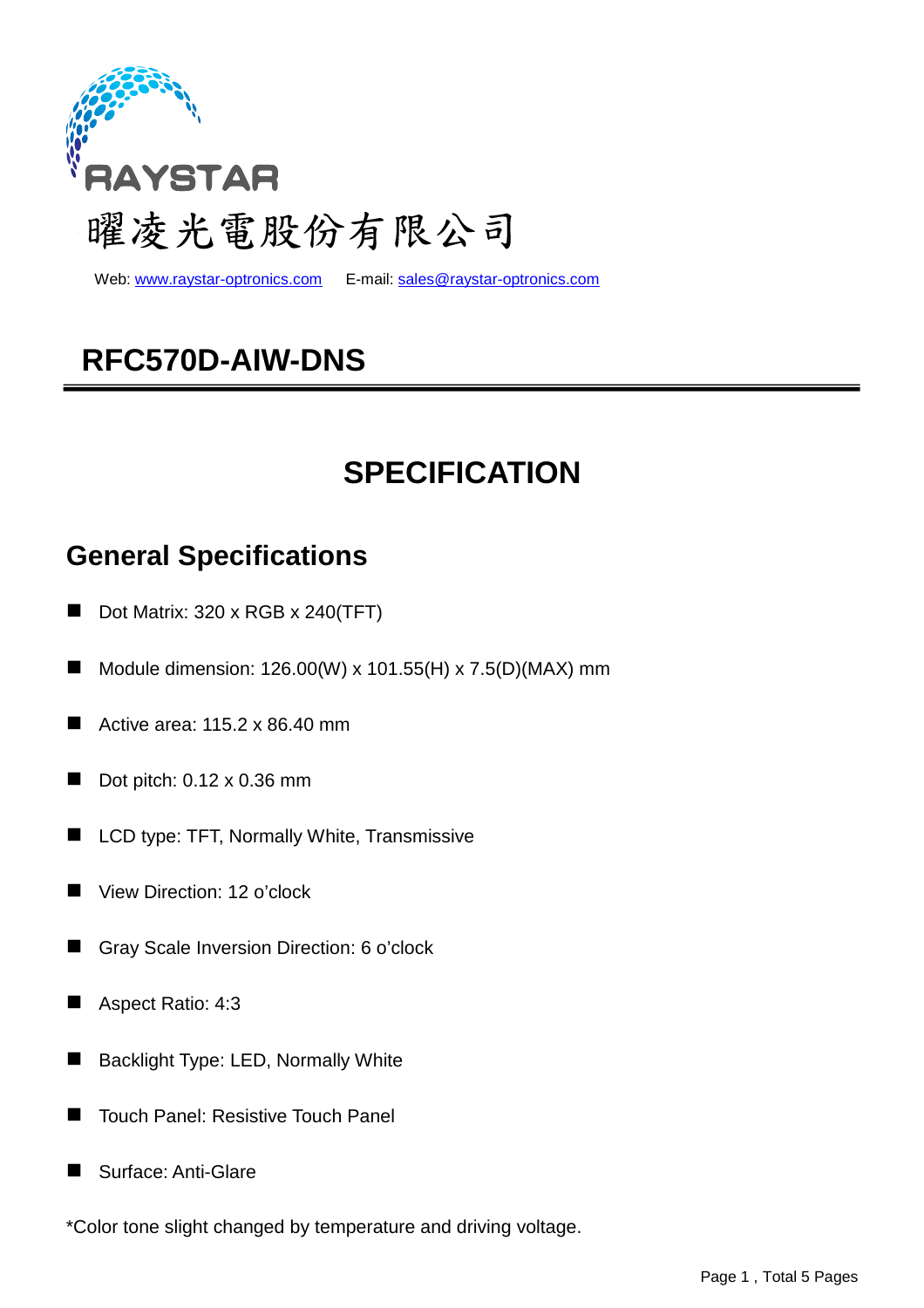

### **Interface LCM PIN Definition**

| Pin No.        | <b>Symbol</b>   | I/O          | <b>Description</b>                              |  |  |
|----------------|-----------------|--------------|-------------------------------------------------|--|--|
| 1              | IF <sub>1</sub> | I            | Input data format control (Note1)               |  |  |
| $\overline{2}$ | IF <sub>2</sub> | I            | Input data format control (Note1)               |  |  |
| 3              | <b>POL</b>      | $\circ$      | Polarity Signal connect to VCOM driving circuit |  |  |
| 4              | <b>RESET</b>    |              | Hardware reset.                                 |  |  |
| 5              | <b>SPENA</b>    | I            | Chip select                                     |  |  |
| 6              | <b>SPCL</b>     | I            | <b>Serial Clock</b>                             |  |  |
| $\overline{7}$ | <b>SPDA</b>     | I/O          | <b>Serial Data</b>                              |  |  |
| 8              | B <sub>0</sub>  | I            | Blue Data bit (LSB)                             |  |  |
| 9              | <b>B1</b>       | I            | <b>Blue Data bit</b>                            |  |  |
| 10             | <b>B2</b>       |              | <b>Blue Data bit</b>                            |  |  |
| 11             | B <sub>3</sub>  | I            | <b>Blue Data bit</b>                            |  |  |
| 12             | <b>B4</b>       |              | Blue Data bit                                   |  |  |
| 13             | <b>B5</b>       |              | <b>Blue Data bit</b>                            |  |  |
| 14             | <b>B6</b>       |              | <b>Blue Data bit</b>                            |  |  |
| 15             | B7              | ı            | <b>Blue Data bit(MSB)</b>                       |  |  |
| 16             | G <sub>0</sub>  |              | Green Data bit(LSB)                             |  |  |
| 17             | G <sub>1</sub>  | $\mathbf{I}$ | Green Data bit                                  |  |  |
| 18             | G <sub>2</sub>  | I            | Green Data bit                                  |  |  |
| 19             | G3              | $\mathsf{I}$ | Green Data bit                                  |  |  |
| 20             | G <sub>4</sub>  |              | Green Data bit                                  |  |  |
| 21             | G <sub>5</sub>  | I            | Green Data bit                                  |  |  |
| 22             | G6              | I            | Green Data bit                                  |  |  |
| 23             | G7              | I            | Green Data bit(MSB)                             |  |  |
| 24             | R <sub>0</sub>  | I            | Red Data bit(LSB)                               |  |  |
| 25             | R <sub>1</sub>  | I            | Red Data bit                                    |  |  |
| 26             | R <sub>2</sub>  | I            | Red Data bit                                    |  |  |
| 27             | R <sub>3</sub>  | I            | Red Data bit                                    |  |  |
| 28             | R4              | I            | Red Data bit                                    |  |  |
| 29             | R <sub>5</sub>  |              | Red Data bit                                    |  |  |
| 30             | R <sub>6</sub>  | ı            | Red Data bit                                    |  |  |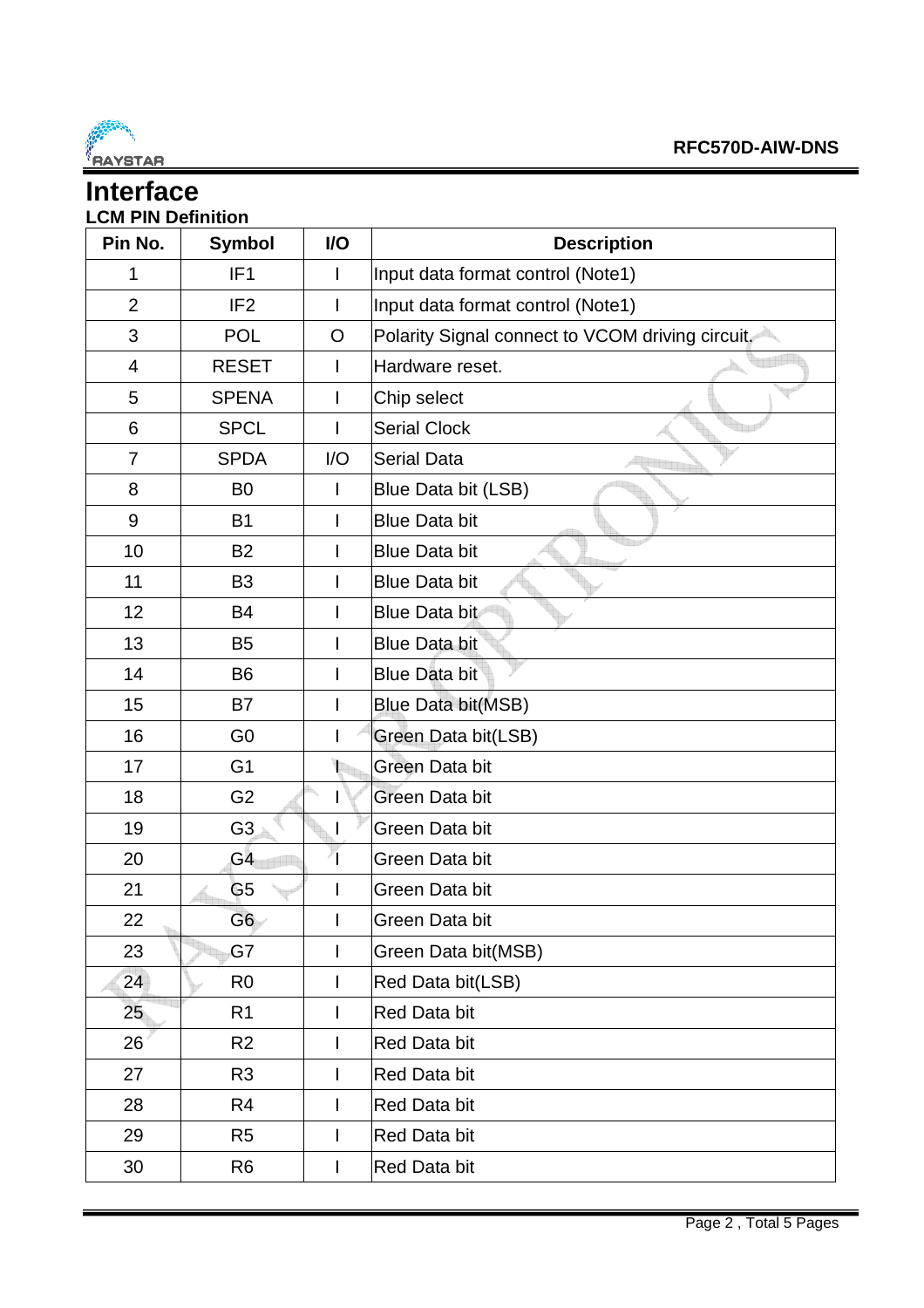

### **RFC570D-AIW-DNS**

| 31 | R7          |   | Red Data bit(MSB)                                          |  |  |  |
|----|-------------|---|------------------------------------------------------------|--|--|--|
| 32 | Hsync       |   | Horizontal synchronous signal                              |  |  |  |
| 33 | Vsync       |   | Vertical synchronous signal                                |  |  |  |
| 34 | Data CLK    | I | Dot data clock                                             |  |  |  |
| 35 | <b>AVDD</b> | I | Analog power: 4.5V~5.5V                                    |  |  |  |
| 36 | <b>AVDD</b> |   | Analog power: 4.5V~5.5V                                    |  |  |  |
| 37 | <b>Vcc</b>  | I | Digital power: 3V~3.6V                                     |  |  |  |
| 38 | <b>Vcc</b>  |   | Digital power: 3V~3.6V                                     |  |  |  |
| 39 | <b>NPC</b>  | O | NTSC/PAL mode Auto detection result H:NTSC/L:PAL           |  |  |  |
| 40 | <b>VGL</b>  | L | Gate off power                                             |  |  |  |
| 41 | <b>VGL</b>  | I | Gate off power                                             |  |  |  |
| 42 | <b>UD</b>   | I | Up/Down scan setting. H: Reverse scan / L: Normal scan     |  |  |  |
| 43 | <b>VGH</b>  | I | Gate on power                                              |  |  |  |
| 44 | <b>LRC</b>  | I | Shift direction of device internal shift register control. |  |  |  |
| 45 | <b>GND</b>  | I | <b>GROUND</b>                                              |  |  |  |
| 46 | <b>VCOM</b> | I | <b>VCOM</b> driving input                                  |  |  |  |
| 47 | <b>VCOM</b> | I | <b>VCOM</b> driving input                                  |  |  |  |
| 48 | <b>ENB</b>  |   | Data enable input. Normally pull low.                      |  |  |  |
| 49 | <b>GND</b>  |   | <b>GROUND</b>                                              |  |  |  |
| 50 | <b>GND</b>  |   | <b>GROUND</b>                                              |  |  |  |
|    |             |   |                                                            |  |  |  |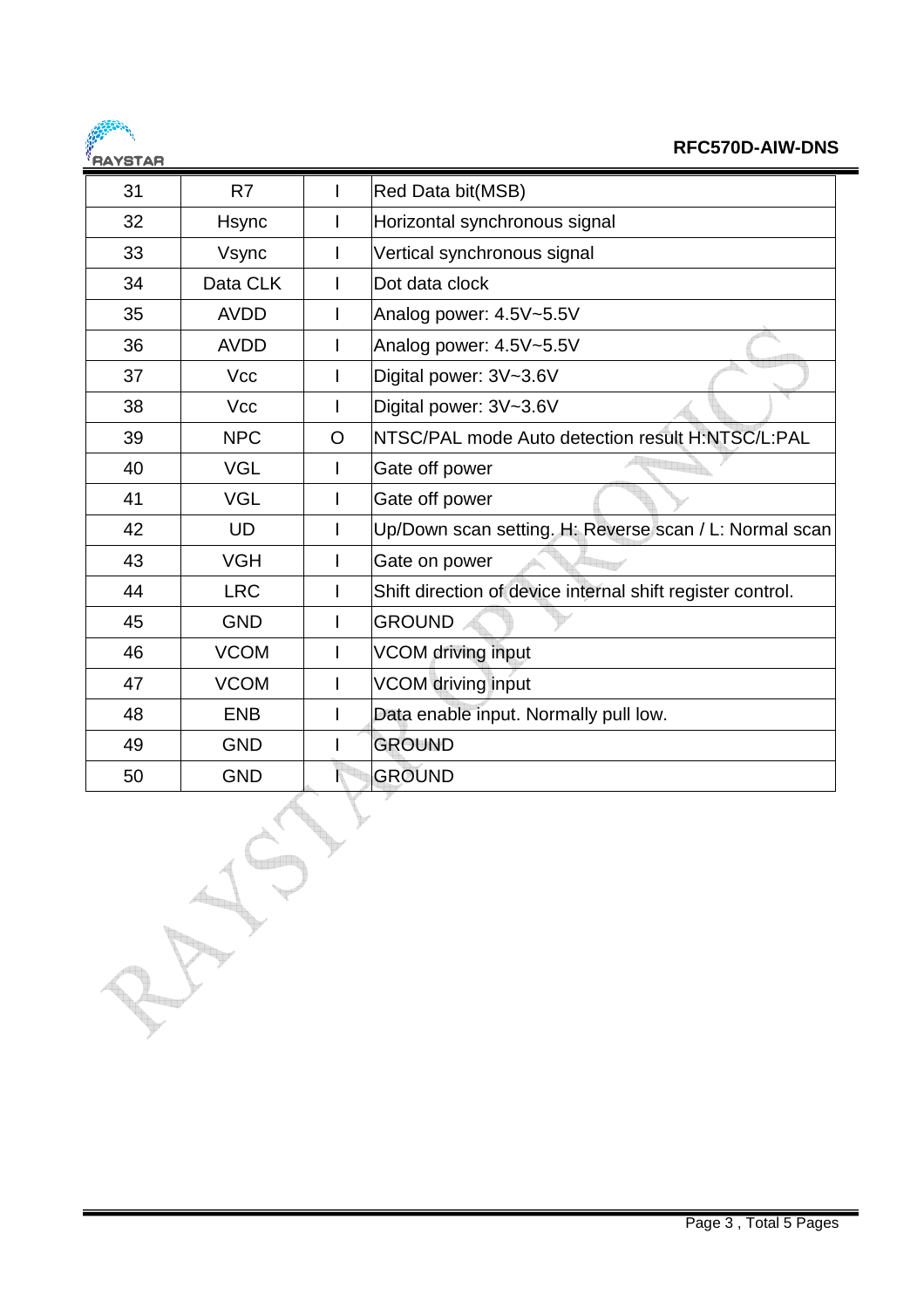

#### **RFC570D-AIW-DNS**

## **Contour Drawing**